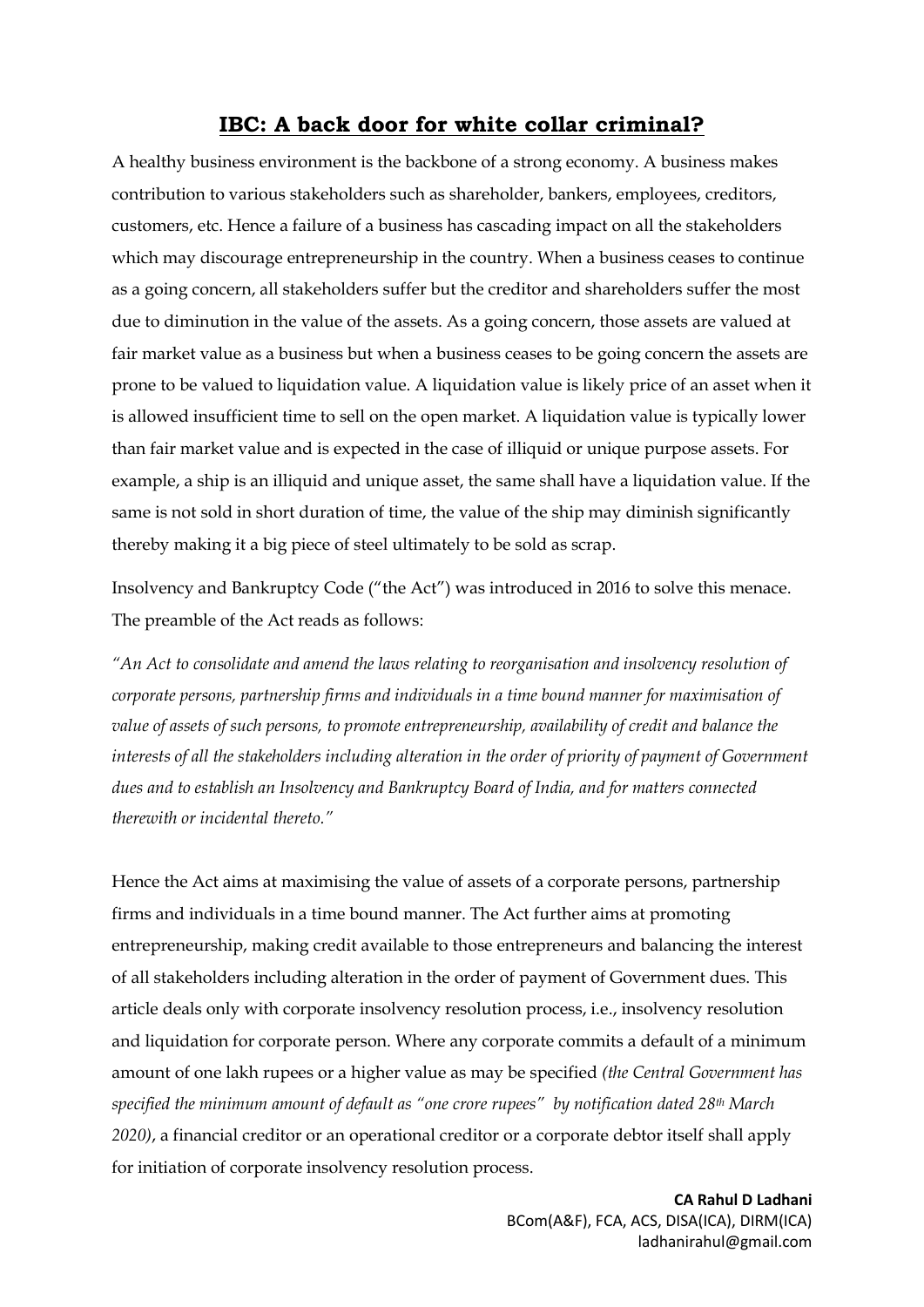Corporate insolvency resolution process (CIRP) is generally considered as a recovery mechanism for creditors. But in true spirit the process involves a resolution plan through which the business of corporate debtor can be continued as a going concern thereby maximising the value of assets of the corporate debtor which shall result into minimum impact on all stakeholders. Resolution plan has been defined as a plan proposed by any person for insolvency resolution of the corporate debtor as a going concern. The CIRP may end with a resolution plan approved by National Company Law Tribunal (NCLT) or with the liquidation of the corporate debtor. The management of the affairs of the corporate debtor vests in resolution professional who shall make every endeavour to protect and preserve the value of the property of the corporate debtor and manage the operations of the corporate debtor as a going concern. Hence Resolution Professional (RP) play a pivotal role in leading the CIRP whose wisdom can result into successful resolution of the corporate debtor.

The CIRP provides a moratorium of 180 days which can be once extended by a period not exceeding 90 days. The moratorium provides various relief such as prohibition of suits or pending suits or proceedings against the corporate debtor including execution of any judgment, decree or order, prohibition of any action to recover or enforce any security interest created by corporate debtor in respect of its property **including any action under SARFAESI Act 2002**, prohibition of transferring, encumbering, alienating or disposing of any of its assets or any legal right or beneficial interest by corporate debtor and prohibition of recovery of any property by an owner or lessor where such property is occupied by corporate debtor. Hence it provides relief from all proceedings including the provision of stringent SARFAESI Act, 2002.

Whereas the Act allows a corporate debtor to apply for initiation of CIRP, it may be an exit door by white collar criminals to get rid of all legal proceedings including proceedings from revenue departments and financial as well as operational creditor. Section 10 of IBC which allows a corporate debtor to apply for initiation of CIRP may become an easy exit door for the management which has been into mismanagement of funds. Hence the initiation of CIRP may become a fast track exit route for a corporate debtor considering the relief provided during moratorium declared u/s 13 of the Act for the purpose specified u/s 14 of the Act. The relief provided  $u/s$  14 of the Act aims to help RP in conducting the business of the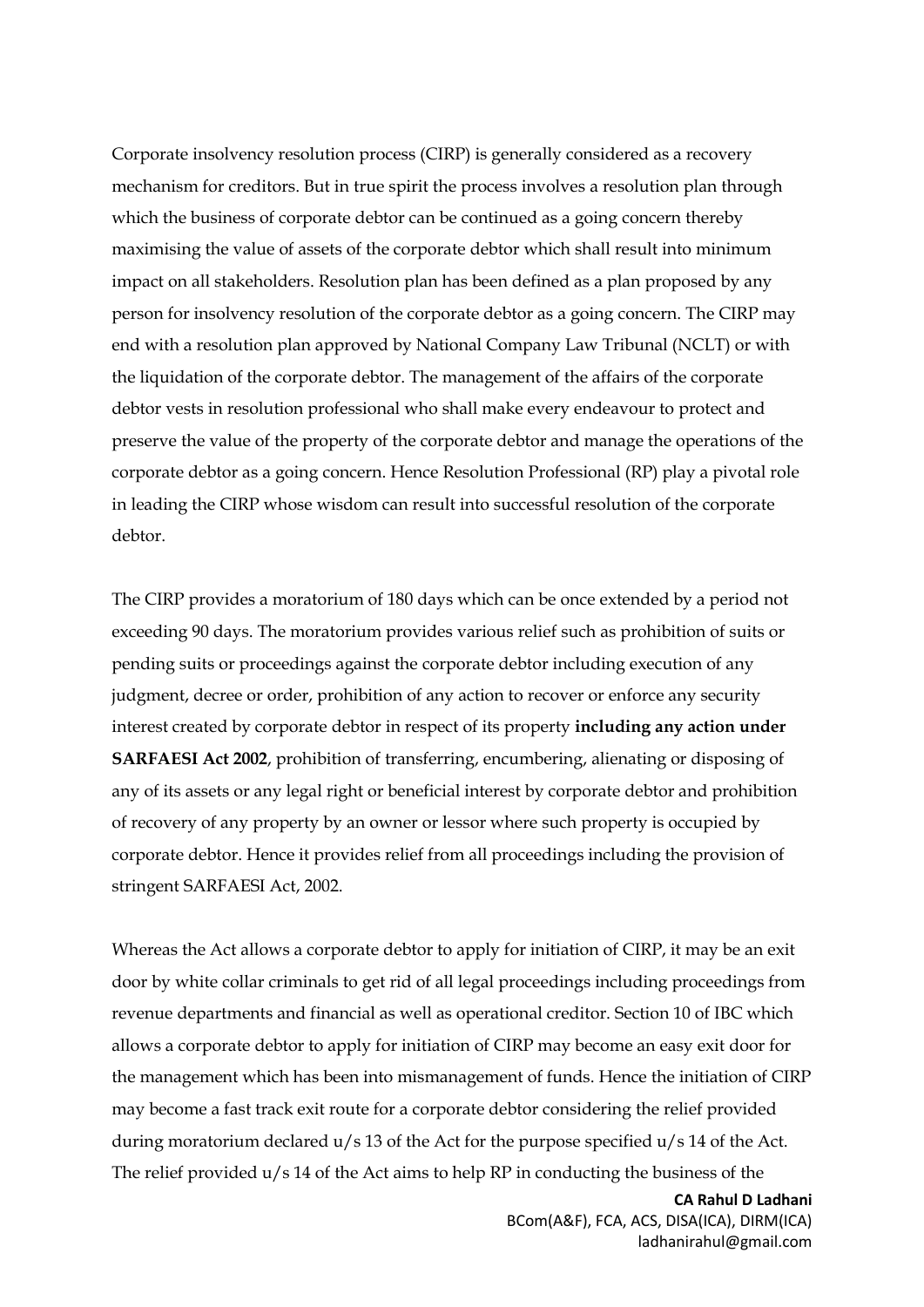corporate debtor as a going concern. The same may not be possible due to various hurdles which would have existed had the moratorium not provided any such relief.

The resolution professional including interim resolution professional have been provided various rights such as access to all the books of accounts, records and other relevant documents of corporate debtor available with the corporate debtor, government authorities, statutory auditors, accountants and such other person as may be specified. The Act also prescribes various duties such as collecting all information relating to the assets, finances and operations of the corporate debtor for determining the financial position of the corporate debtor including information related to business operations for previous two years, financial and operational payments for previous two years, list of assets and liabilities as on a latest date and such other matters as may be specified. The list of duties also includes inviting prospective lenders, investors and any other persons to put forward resolution plans.

In case of amalgamation and merger, official liquidator has the duty to go through the scheme of the merger and to provide his objection, if any, against the approval of the scheme. The official liquidator has the duty to comment on whether the affairs of the transferor company has been conducted in a manner prejudicial to the interest of its members or public interest. Although the liabilities of the companies are transferred to the transferee company without any dilution still such representations are asked from the official liquidator. Whereas in the case of IBC, where the creditors are often taking big haircut against their dues, no such representations are asked by NCLT from the RP. That gives the corporate debtor an exit door where no questions or justifications are asked for the state of the company. Even representations from revenue and other concerned authorities are taken before approving the scheme of merger or amalgamation. But during the period of CIRP, no such objection is invited before the approval of resolution plan or liquidation as the case may be. Only after the liquidation is ordered, the revenue and other concerned authorities are informed of the same. Ease of business does not mean giving culpable an easy exit. There is a need of facts analysis so as to sense the gravity of the situation. Some of the figures and data from businesstoday.in updated as on February 26, 2020 have been provided here: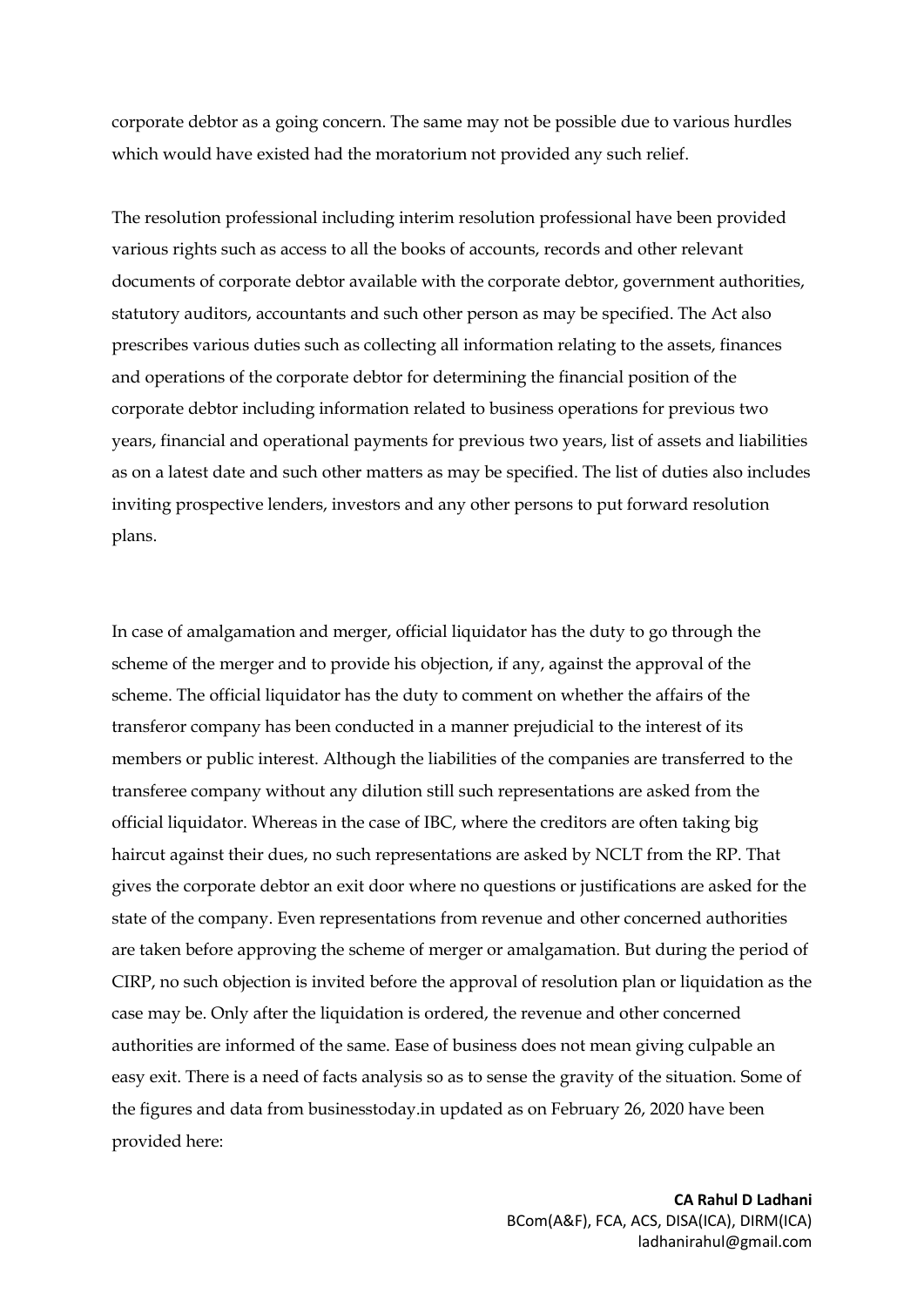#### **BusinessToday.In**

### **FIRST STATED OBJECTIVE "SAVING LIFE"**

| <b>SINO</b>      | Category                     | No of cases |  |
|------------------|------------------------------|-------------|--|
| 1                | Cases referred to IBC so far | 3,312       |  |
| $\overline{2}$   | <b>Ongoing process</b>       | 1,961       |  |
| 3                | <b>Closed by dissolution</b> | 780         |  |
| $\boldsymbol{A}$ | Closed on withdrawal/appeal  | 381         |  |
| 5                | <b>Closed by resolution</b>  | 190         |  |



6,05,246

cases closed so far

**Excluding the outlier cases** 

 $\overline{5}$ 

For 970 cases which have been closed through the IBC Process so far, 780 cases were liquidated. **Put it differently, 80% Mortality rate in the 'Saving life" process**.

For claims amounting to Rs 8.19 lakh crore, creditors have got "Maximum value" of Rs 1.73 lakh crore. **Resultant Haircut, whopping Rs 6.46 lakh crore in 970 cases closed, so far**. Hold on, another 1961 cases still under IBC Process.

The 7 cases are, Electro steel, Bhusan Steel, Monnet Ispat, Essar Steel, Alok Industries, Bhusan Power & Steel, Jyoti Structures. **These 7 cases out of the total 780 cases closed so far are 1% by number but contribute 65% of total amount realisable and distort the correct picture of recovery under IBC in general. Excluding these 7 cases, IBC recovery so far is only 10%.**

"Only 51 liquidations have reached the final stage. Out of Rs 9,870 crore worth of claims, the creditors have received a princely sum of Rs 96 crore- that is right. Less than 1% after more than one year of running around, which will not compensate even the expenses incurred by the creditors. **In essence, many cases referred to IBC finally leading to liquidation may have a negative impact on the creditors."**

10%

60,010

The procedural aspects of CIRP are benchmark in dealing with those cases where the business failure is not a result of mismanagement of funds or other fraudulent management of the business. Where the business has failed due to market slowdown, stiff competition,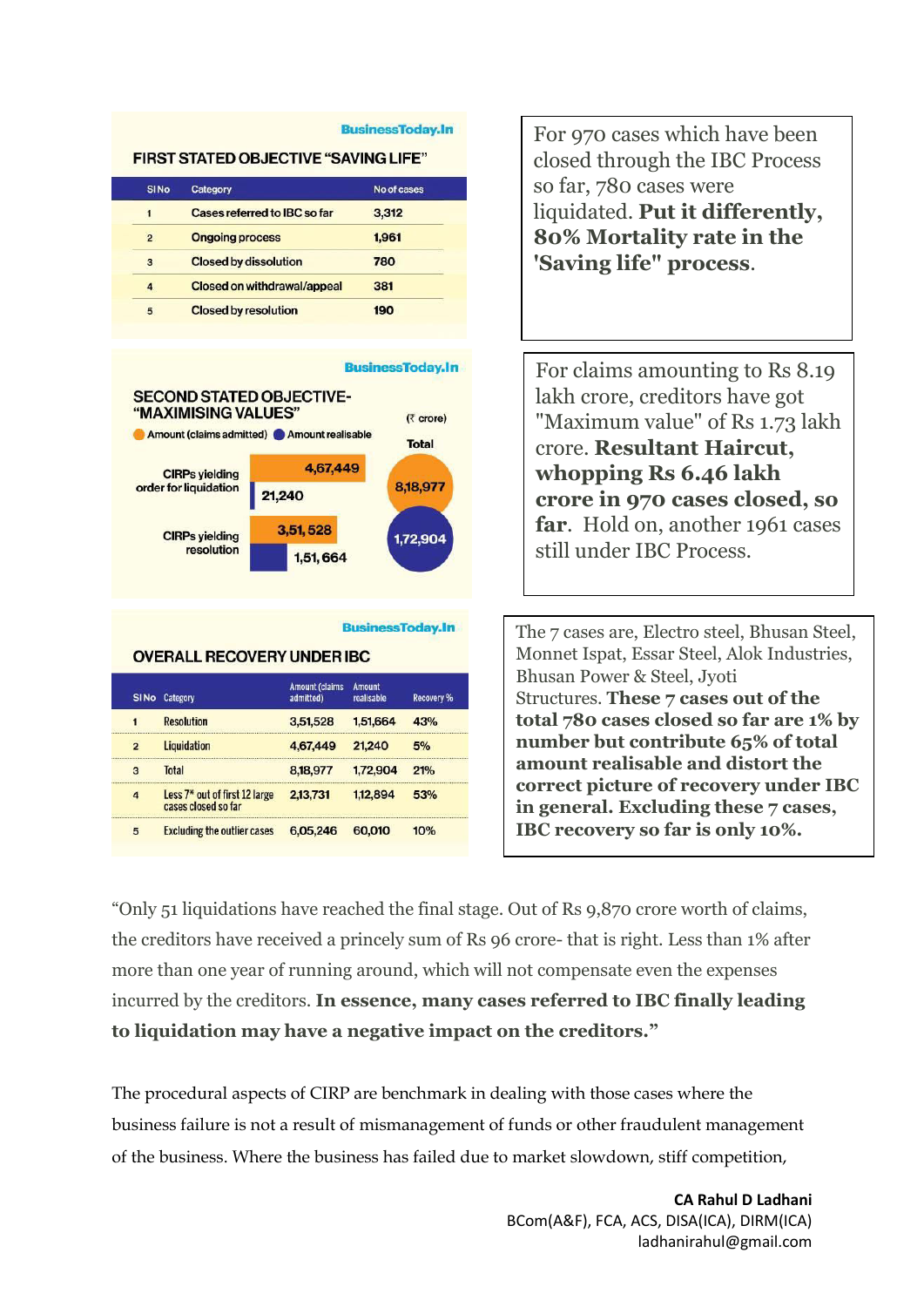shortage of funds, etc, the Act deals with the case in an impeccable manner. Those cases need to be restructured so that the economic loss should be negligible or minimum which can be assured only if those business concerns continue as going concern. As already discussed, the Act provides moratorium with several reliefs which extend great help in maintaining the going concern status till the resolution plan is approved.

All the cases which come for initiation of CIRP can not or rather should not treated in a uniform manner. In a factory after the production, the product goes through several quality checks which separates those products which does not pass it. Those quality checks ensure that defective product does not reach the end consumer; it's either repaired and sold to customer at discounted price or scraped. Before the same is done, the reason for the failure is investigated and the accountability is ensured so that the same does not repeat. However when a resolution plan is approved or liquidation is ordered in CIRP, the Act has not mandated inquiry into any matter related to the promotion, formation or failure of the corporate debtor or the conduct of the business thereof. Only in the case of liquidation the Act read with regulations, the preliminary report which is to be submitted to NCLT shall mention whether the liquidator intends to make any further inquiry into those matters. It will be interesting to put up on record that in how many of liquidation order investigation has been intended by a liquidator. A business failure is matter of serious investigation and making it optional is not an option. The investigation report will have detailed reasons for the failure of business and those reasons will give two outputs; it will be case study for the existing and prospective entrepreneur as to how not to do the business and those personnel should be made personally liable who have acted fraudulently in the management of business. After all its better for the society to learn from the failures of others instead of learning from their own failures.

So what are the remedies to deal with such cases? This back door can be closed and guarded by three; Government, Adjudication Authority and Resolution Professional. Until and unless the Act makes investigation mandatory, the other two in hierarchy will be without any direction to act in this way. The RP needs to make an in-depth investigation into the failure of the business with the help of other professional, if required. Finally in the middle of hierarchy is NCLT, the adjudication authority, which has to ensure the compliance of the Act in true spirit and to punish those culpable.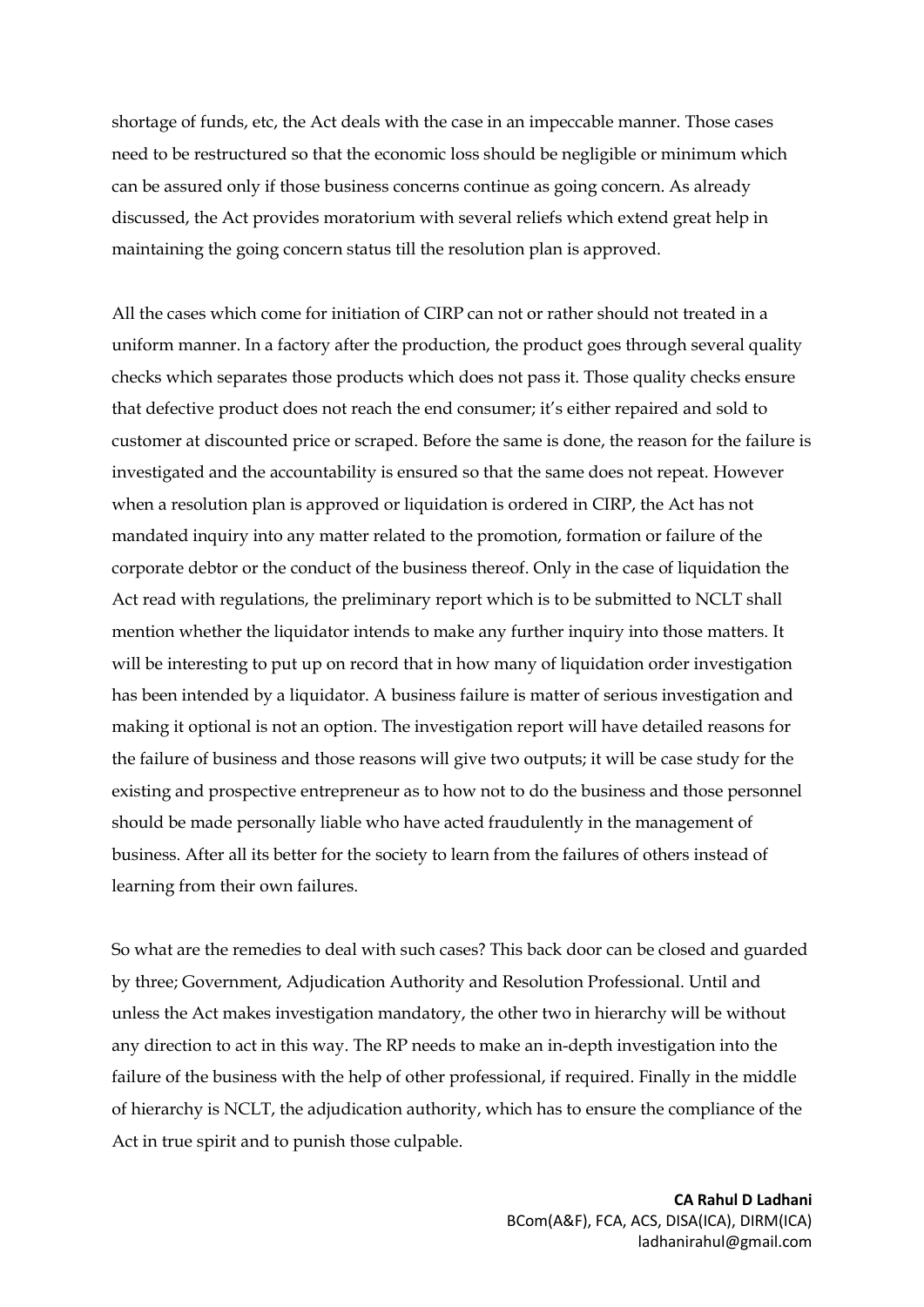### **Role of Government:**

The Parliament needs to make amendment in the Act, Regulations and Rules. Until and unless the provisions of the Act are made stringent, bankers will continue to be reluctant in initiating CIRP. The reluctancy is due to big haircut which banks have to take as a result of CIRP. Following amendments are required to make IBC laws in right direction:

- (a) A notice shall be sent, after initiation of CIRP or liquidation is ordered, to the incometax authorities, the Reserve Bank of India, the Securities and Exchange Board, the Registrar, the respective stock exchanges, the Competition Commission of India established under sub-section (1) of section 7 of the Competition Act, 2002, if necessary, and such other sectoral regulators or authorities which are likely to be affected by the insolvency and liquidation process and shall require that representations, if any, to be made by them shall be made within a period of thirty days from the date of receipt of such notice, failing which, it shall be presumed that they have no representations to make on the proposals. The existing Act provides only for public announcement of initiation of CIRP.
- (b) Investigation into the formation, affairs and failure of the corporate debtor to be mandatory where huge losses accrue to creditors. A business going unviable to such an extent where no resolution plan has been reached RP or no resolution plan can be approved leading to liquidation of the corporate debtor, mandatory investigation is required in such cases. Where resolution plan has been considered and approved by NCLT, investigation in such cases shall be required if haircut crosses a predefined percentage. For example if creditors are to take a haircut of more than 20% of the outstanding amount then such cases shall require investigation. The term outstanding amount for this purpose shall be defined specifically and shall not include any interest accrued but not paid.
- (c) The period into which investigation shall be done can either be a specific time period such as 5 years or be based upon the date of certain events. The triggering point of initiation of CIRP is default of dues to creditors. Investigation into affairs may be done from the date of receipt of money from financial creditors or money received from the sale of goods received from operational creditors. The date on which money is received shall be the date from when the investigation shall begin with the purpose of whether the funds have been utilised for the purpose for which it was supposed to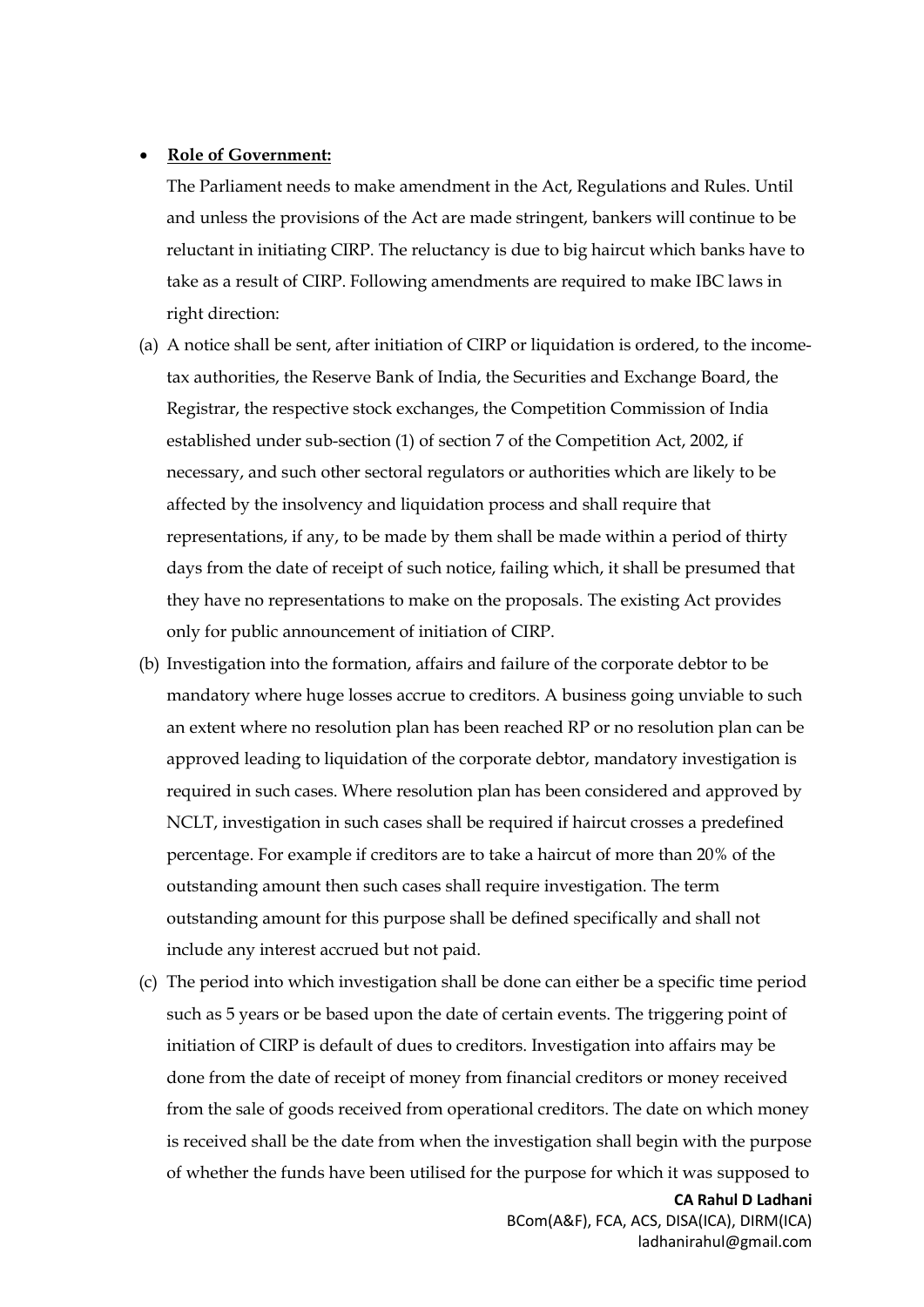be. The investigation into proper utilisation of funds shall partake the nature of propriety audit. Such audit shall be carried out by a qualified professional not related to the corporate debtor, financial creditor or operational creditor. A panel may be prepared for the empanelment of qualified professional with specified experience who shall do the propriety audit and assist RP in conducting the investigation.

(d) An affidavit shall be taken from the directors of the company existed during the utilisation of funds received from financial creditor or from money received from the sale of goods from operational creditors. The affidavit shall state list of assets and beneficial interest which the directors own as on the date of utilisation of money and as on the date of initiation of CIRP. Any material increase in the assets and beneficial interest shall be supported by the source of such increase. A declaration shall be taken if there is an intentional omission in disclosing any asset, such asset shall be seized. The same shall be released only if satisfactory source of such asset is produced before the adjudicating authority and the authority is convinced that the source of the asset is from the legitimate income of the director.

### **Role of Resolution Professional:**

The resolution professional is the one who plays the key role in making CIRP a success. Being a RP is not an assignment which has to be completed as soon as possible but the same has to be completed as if the RP is managing his own business. When it comes to own business, every penny count and the sense of dedication change. The RP needs to deal with the CIRP as if his venture has failed and now, he has to revive the business with the help of legal machinery. The ground scenario has to be looked into and proper training of the RP is required. No doubt over the knowledge and capabilities, but a specific training is a must to how to manage the business in such scenario. In the case of statutory audit of big corporates, joint audit is done so that the work is distributed to provide efficient result. The same concept can also be made applicable to RP who has even bigger role to play. Management of the business is a great responsibility and needs expertise of the business as well. Hence the RP can be expected to hire professionals to assist in the process of CIRP or liquidation.

The RP has also to play the role of investigating officer in case the investigation is ordered by the adjudicating authority. The investigation will require more specialised